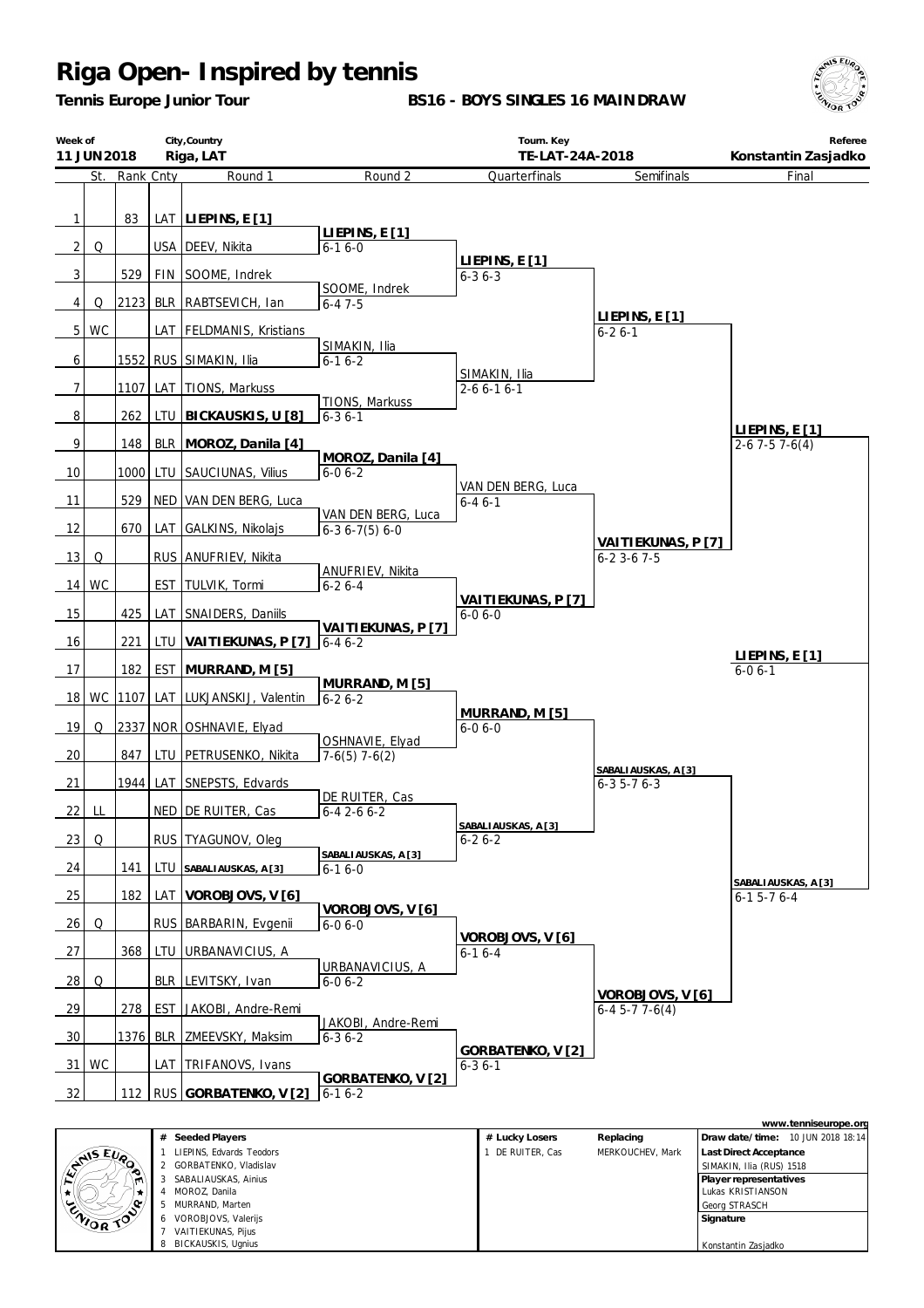*Tennis Europe Junior Tour*

**BS16 - BOYS SINGLES 16 QUALIFYING**

| Week of<br>11 JUN 2018 |               | City, Country<br>Riga, LAT   | Tourn. Key<br>TE-LAT-24A-2018 | Referee<br>Konstantin Zasjadko |
|------------------------|---------------|------------------------------|-------------------------------|--------------------------------|
|                        | St. Rank Cnty | Finals                       | Qualifiers                    |                                |
|                        |               |                              |                               |                                |
|                        |               |                              |                               |                                |
| $\mathbf{1}$           |               | 2123 BLR RABTSEVICH, Ian [1] |                               |                                |
|                        |               |                              | RABTSEVICH, Ian [1]           |                                |
| $\overline{2}$         |               |                              |                               |                                |
|                        |               | <b>Bye</b>                   |                               |                                |
|                        |               |                              |                               |                                |
| 3                      |               | 2337 NOR OSHNAVIE, Elyad [2] |                               |                                |
|                        |               |                              | OSHNAVIE, Elyad [2]           |                                |
| 4                      |               | Bye                          |                               |                                |
|                        |               |                              |                               |                                |
| 5                      |               | RUS BARBARIN, Evgenii        |                               |                                |
|                        |               |                              | <b>BARBARIN, Evgenii</b>      |                                |
| 6                      |               | Bye                          |                               |                                |
|                        |               |                              |                               |                                |
|                        |               |                              |                               |                                |
| $\overline{7}$         |               | USA DEEV, Nikita             |                               |                                |
|                        |               |                              | DEEV, Nikita                  |                                |
| $\, 8$                 |               | Bye                          |                               |                                |
|                        |               |                              |                               |                                |
| $\overline{9}$         |               | RUS ANUFRIEV, Nikita         |                               |                                |
|                        |               |                              | ANUFRIEV, Nikita              |                                |
| 10                     |               | Bye                          |                               |                                |
|                        |               |                              |                               |                                |
|                        |               |                              |                               |                                |
| 11                     |               | BLR MERKOUCHEV, Mark         |                               |                                |
|                        |               |                              | MERKOUCHEV, Mark              |                                |
| 12                     |               | Bye                          |                               |                                |
|                        |               |                              |                               |                                |
| 13                     |               | RUS TYAGUNOV, Oleg           |                               |                                |
|                        |               |                              | TYAGUNOV, Oleg                |                                |
| 14                     |               | NED DE RUITER, Cas           | $6 - 36 - 3$                  |                                |
|                        |               |                              |                               |                                |
|                        |               |                              |                               |                                |
| 15                     |               | BLR LEVITSKY, Ivan           |                               |                                |
|                        |               |                              | LEVITSKY, Ivan                |                                |
| 16                     |               | EST ARNOVER, Joonas          | $6 - 26 - 1$                  |                                |



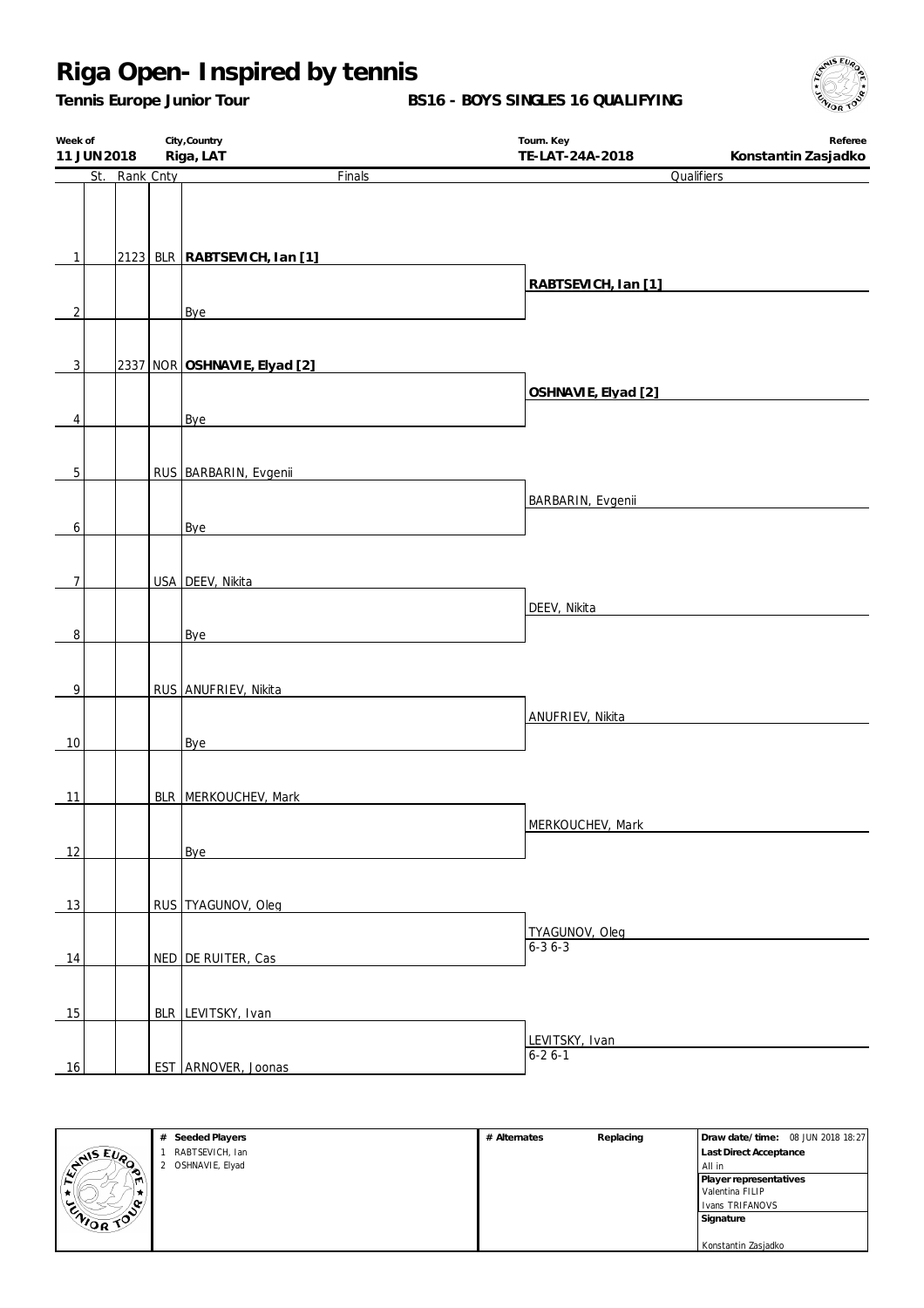*Tennis Europe Junior Tour*

**GS16 - GIRLS SINGLES 16 MAINDRAW**



|                   | City, Country<br>Week of<br>Riga, LAT<br>11 JUN 2018 |           |  |                                                                |                                    | Tourn. Key<br>TE-LAT-24A-2018     |                                   | Referee<br>Konstantin Zasjadko  |
|-------------------|------------------------------------------------------|-----------|--|----------------------------------------------------------------|------------------------------------|-----------------------------------|-----------------------------------|---------------------------------|
|                   | St.                                                  | Rank Cnty |  | Round 1                                                        | Round 2                            | Quarterfinals                     | Semifinals                        | Final                           |
| $\mathbf{1}$<br>2 |                                                      | 84        |  | LTU   BUBELYTE, K [1]<br>WC   1313   RUS   FEDOROVA, Viktoriia | BUBELYTE, K [1]<br>$6 - 16 - 3$    |                                   |                                   |                                 |
| 3                 | Q                                                    |           |  | RUS FILIP, Valentina                                           |                                    | BUBELYTE, K [1]<br>$6 - 06 - 3$   |                                   |                                 |
|                   |                                                      |           |  |                                                                | DALECKA, Darta                     |                                   |                                   |                                 |
| 4                 | WC                                                   |           |  | LAT   DALECKA, Darta                                           | $6 - 16 - 1$                       |                                   | BUBELYTE, K [1]                   |                                 |
| 5                 | Q                                                    |           |  | RUS KOZHATOVA, Ksenija                                         | ZAZDRAVNIHA, Eva                   |                                   | $6 - 06 - 0$                      |                                 |
| 6                 |                                                      | 1061      |  | LAT ZAZDRAVNIHA, Eva                                           | $2 - 6 6 - 2 6 - 1$                |                                   |                                   |                                 |
| 7                 |                                                      |           |  | 1313 LAT SAGEJEVA, Jekaterina                                  |                                    | KOSKEL, A [6]<br>$6 - 26 - 2$     |                                   |                                 |
| 8                 |                                                      | 229       |  | EST KOSKEL, A [6]                                              | KOSKEL, A [6]<br>$6 - 33 - 66 - 0$ |                                   |                                   |                                 |
| 9                 |                                                      | 170       |  | LAT RUTLAUKA, S [3]                                            |                                    |                                   |                                   | BUBELYTE, K [1]<br>$6 - 36 - 3$ |
| 10                |                                                      | 417       |  | RUS   PUSHKINA, Tatiana                                        | RUTLAUKA, S [3]<br>$6 - 26 - 4$    |                                   |                                   |                                 |
| 11                |                                                      | 691       |  | BLR SERHEL, Hanna                                              |                                    | SERHEL, Hanna<br>$6 - 36 - 2$     |                                   |                                 |
| 12                | Q                                                    |           |  | RUS SAFTAROVA, Milana                                          | SERHEL, Hanna<br>$6 - 36 - 2$      |                                   |                                   |                                 |
| 13                | Q                                                    | 1972      |  | BEL   FEDELI, Florence                                         |                                    |                                   | BARKOVA, T [8]<br>$6 - 46 - 0$    |                                 |
| 14                |                                                      | 865       |  | LAT OZOLINA, Anija Paula                                       | OZOLINA, Anija Paula<br>$7-56-2$   |                                   |                                   |                                 |
| 15                |                                                      | 574       |  | LTU VITKEVICIUTE, Evelina                                      |                                    | BARKOVA, T [8]<br>$6 - 47 - 5$    |                                   |                                 |
|                   |                                                      | 322       |  |                                                                | BARKOVA, T [8]                     |                                   |                                   |                                 |
| 16                |                                                      |           |  | RUS BARKOVA, T [8]                                             | $6 - 46 - 4$                       |                                   |                                   | BUBELYTE, K [1]                 |
| 17                |                                                      | 225       |  | LTU NORKUTE, Otilija [5]                                       | NORKUTE, Otilija [5]               |                                   |                                   | $6 - 16 - 0$                    |
| 18                | Q                                                    |           |  | RUS BOIKO, Ajnur                                               | $7-56-1$                           | ORLOVA, Julia                     |                                   |                                 |
| 19                | Q                                                    |           |  | LAT GOLDMANE, Liva                                             | ORLOVA, Julia                      | $6 - 37 - 5$                      |                                   |                                 |
| 20                |                                                      |           |  | WC 1262 RUS ORLOVA, Julia                                      | $6 - 26 - 1$                       |                                   | MATASOVA, V[4]                    |                                 |
| 21                |                                                      | 1192      |  | BLR ZUBTSOUSKAYA, Darya                                        |                                    |                                   | $7-56-1$                          |                                 |
| 22                | LL                                                   |           |  | LAT MAZURA, Anna Selina                                        | ZUBTSOUSKAYA, Darya<br>$6-07-6(8)$ |                                   |                                   |                                 |
| 23                | WC                                                   | 681       |  | EST REINARU, Gerda                                             |                                    | MATASOVA, V [4]<br>$6 - 16 - 1$   |                                   |                                 |
| 24                |                                                      | 225       |  | RUS MATASOVA, V [4]                                            | MATASOVA, V [4]<br>$6-16-1$        |                                   |                                   |                                 |
| 25                |                                                      | 281       |  | EST RIGA, Aurelia [7]                                          |                                    |                                   |                                   | MATASOVA, V[4]<br>$1-66-46-3$   |
| 26                |                                                      | 580       |  | LAT KLAVINSKA, Elizabete                                       | RIGA, Aurelia [7]<br>$6 - 27 - 5$  |                                   |                                   |                                 |
| 27                | Q                                                    |           |  | LAT RIZKOVA, Anastasija                                        |                                    | RIGA, Aurelia [7]<br>$6 - 26 - 0$ |                                   |                                 |
| 28                | Q                                                    |           |  | RUS MAGAI, Marina                                              | MAGAI, Marina<br>$6 - 26 - 3$      |                                   |                                   |                                 |
| 29                |                                                      |           |  | 455   NOR   HASETH, Anna Sofia                                 |                                    |                                   | PLEKHANOVA, D [2]<br>$6 - 26 - 4$ |                                 |
| 30                |                                                      | 628       |  | RUS TIMOFEEVA, Arina                                           | HASETH, Anna Sofia<br>$6 - 36 - 4$ |                                   |                                   |                                 |
| 31                |                                                      | 836       |  | LAT PLIKSA, Laura                                              |                                    | PLEKHANOVA, D [2]<br>$7-6(5)$ 6-0 |                                   |                                 |
| 32                |                                                      | 112       |  | CAN   PLEKHANOVA, D [2]                                        | PLEKHANOVA, D [2]<br>$6 - 06 - 2$  |                                   |                                   |                                 |
|                   |                                                      |           |  |                                                                |                                    |                                   |                                   | www.tenniseurope.org            |

|                | Seeded Players<br>#     | Replacing<br># Lucky Losers           | Draw date/time: 10 JUN 2018 18:14 |
|----------------|-------------------------|---------------------------------------|-----------------------------------|
|                | BUBELYTE, Klaudija      | MAZURA, Anna Selina<br>KHOTKO, Polina | <b>Last Direct Acceptance</b>     |
| LYNIS EUR<br>∼ | 2 PLEKHANOVA, Dasha     |                                       | ZUBTSOUSKAYA, Darya (BLR) 1179    |
| m              | RUTLAUKA, Sabine        |                                       | Player representatives            |
|                | MATASOVA, Victoria      |                                       | Lukas KRISTIANSON                 |
|                | NORKUTE, Otilija<br>5   |                                       | Georg STRASCH                     |
| ENIOR TO       | 6 KOSKEL, Anet Angelika |                                       | Signature                         |
|                | RIGA, Aurelia           |                                       |                                   |
|                | BARKOVA, Tatiana<br>8   |                                       | Konstantin Zasjadko               |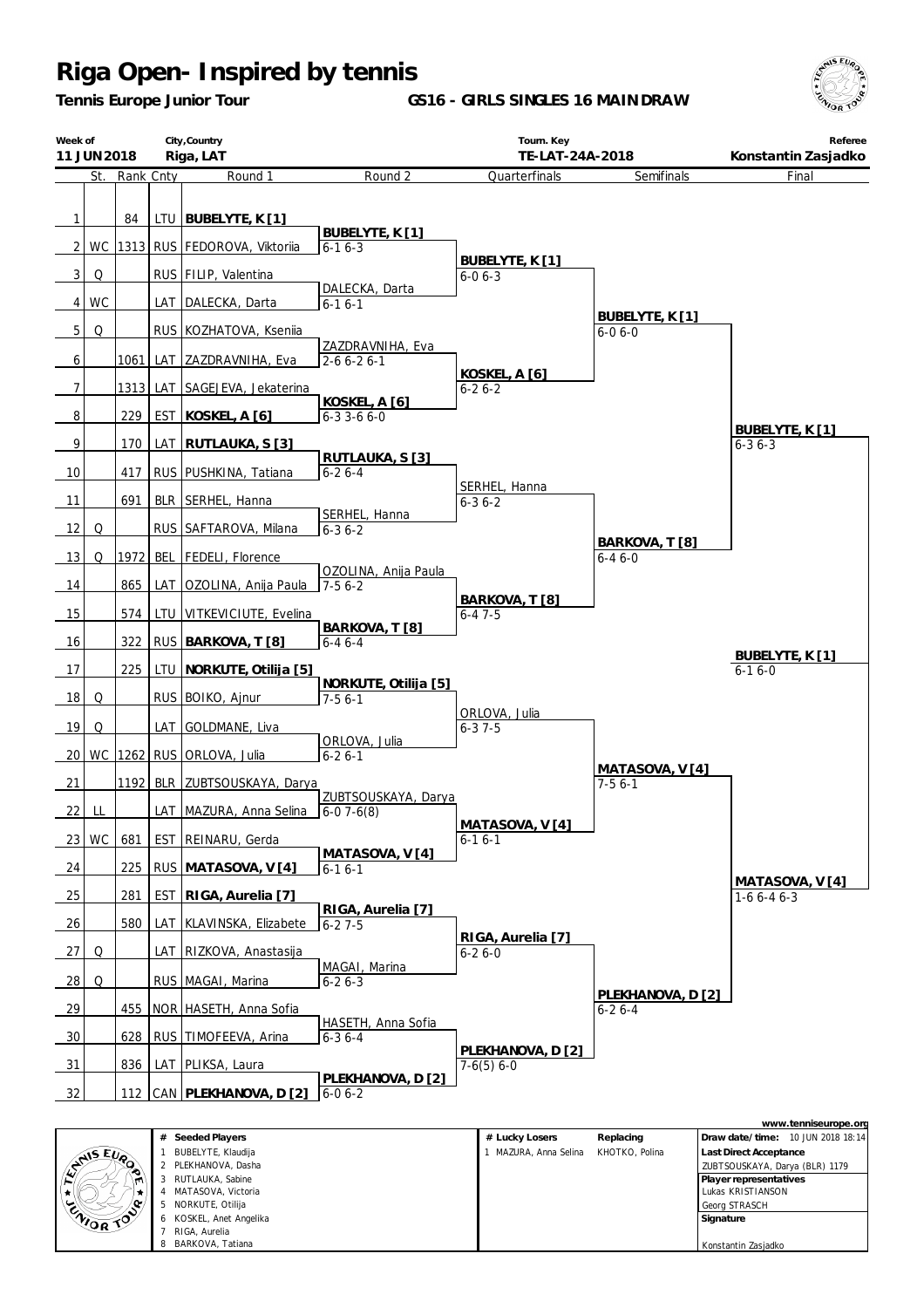*Tennis Europe Junior Tour*

**GS16 - GIRLS SINGLES 16 QUALIFYING**

| Riga, LAT<br>St. Rank Cnty<br>Finals<br>Qualifiers<br>1972 BEL FEDELI, Florence [1]<br>$\mathbf{1}$<br>FEDELI, Florence [1]<br>$\overline{c}$<br>Bye<br>$\overline{3}$<br>RUS MAGAI, Marina<br>MAGAI, Marina<br>Bye<br>4<br>$\overline{5}$<br>LAT GOLDMANE, Liva<br>GOLDMANE, Liva<br>6<br>Bye<br>WC<br>RUS FILIP, Valentina<br>$\overline{7}$<br>FILIP, Valentina<br>$\overline{8}$<br>Bye<br>RUS SAFTAROVA, Milana<br>$\overline{9}$<br>SAFTAROVA, Milana<br>10<br>Bye<br>LAT RIZKOVA, Anastasija<br>11<br>RIZKOVA, Anastasija<br>12<br>Bye<br>RUS BOIKO, Ajnur<br>13<br>BOIKO, Ajnur<br>14<br>Bye<br>15<br>RUS KOZHATOVA, Ksenija<br>KOZHATOVA, Kseniia<br>$6 - 36 - 2$<br>LAT MAZURA, Anna Selina<br>16 | Week of<br>11 JUN 2018 |  | City, Country | Tourn. Key<br>Referee<br>TE-LAT-24A-2018<br>Konstantin Zasjadko |  |  |  |
|-------------------------------------------------------------------------------------------------------------------------------------------------------------------------------------------------------------------------------------------------------------------------------------------------------------------------------------------------------------------------------------------------------------------------------------------------------------------------------------------------------------------------------------------------------------------------------------------------------------------------------------------------------------------------------------------------------------|------------------------|--|---------------|-----------------------------------------------------------------|--|--|--|
|                                                                                                                                                                                                                                                                                                                                                                                                                                                                                                                                                                                                                                                                                                             |                        |  |               |                                                                 |  |  |  |
|                                                                                                                                                                                                                                                                                                                                                                                                                                                                                                                                                                                                                                                                                                             |                        |  |               |                                                                 |  |  |  |
|                                                                                                                                                                                                                                                                                                                                                                                                                                                                                                                                                                                                                                                                                                             |                        |  |               |                                                                 |  |  |  |
|                                                                                                                                                                                                                                                                                                                                                                                                                                                                                                                                                                                                                                                                                                             |                        |  |               |                                                                 |  |  |  |
|                                                                                                                                                                                                                                                                                                                                                                                                                                                                                                                                                                                                                                                                                                             |                        |  |               |                                                                 |  |  |  |
|                                                                                                                                                                                                                                                                                                                                                                                                                                                                                                                                                                                                                                                                                                             |                        |  |               |                                                                 |  |  |  |
|                                                                                                                                                                                                                                                                                                                                                                                                                                                                                                                                                                                                                                                                                                             |                        |  |               |                                                                 |  |  |  |
|                                                                                                                                                                                                                                                                                                                                                                                                                                                                                                                                                                                                                                                                                                             |                        |  |               |                                                                 |  |  |  |
|                                                                                                                                                                                                                                                                                                                                                                                                                                                                                                                                                                                                                                                                                                             |                        |  |               |                                                                 |  |  |  |
|                                                                                                                                                                                                                                                                                                                                                                                                                                                                                                                                                                                                                                                                                                             |                        |  |               |                                                                 |  |  |  |
|                                                                                                                                                                                                                                                                                                                                                                                                                                                                                                                                                                                                                                                                                                             |                        |  |               |                                                                 |  |  |  |
|                                                                                                                                                                                                                                                                                                                                                                                                                                                                                                                                                                                                                                                                                                             |                        |  |               |                                                                 |  |  |  |
|                                                                                                                                                                                                                                                                                                                                                                                                                                                                                                                                                                                                                                                                                                             |                        |  |               |                                                                 |  |  |  |
|                                                                                                                                                                                                                                                                                                                                                                                                                                                                                                                                                                                                                                                                                                             |                        |  |               |                                                                 |  |  |  |
|                                                                                                                                                                                                                                                                                                                                                                                                                                                                                                                                                                                                                                                                                                             |                        |  |               |                                                                 |  |  |  |
|                                                                                                                                                                                                                                                                                                                                                                                                                                                                                                                                                                                                                                                                                                             |                        |  |               |                                                                 |  |  |  |
|                                                                                                                                                                                                                                                                                                                                                                                                                                                                                                                                                                                                                                                                                                             |                        |  |               |                                                                 |  |  |  |
|                                                                                                                                                                                                                                                                                                                                                                                                                                                                                                                                                                                                                                                                                                             |                        |  |               |                                                                 |  |  |  |
|                                                                                                                                                                                                                                                                                                                                                                                                                                                                                                                                                                                                                                                                                                             |                        |  |               |                                                                 |  |  |  |
|                                                                                                                                                                                                                                                                                                                                                                                                                                                                                                                                                                                                                                                                                                             |                        |  |               |                                                                 |  |  |  |
|                                                                                                                                                                                                                                                                                                                                                                                                                                                                                                                                                                                                                                                                                                             |                        |  |               |                                                                 |  |  |  |
|                                                                                                                                                                                                                                                                                                                                                                                                                                                                                                                                                                                                                                                                                                             |                        |  |               |                                                                 |  |  |  |
|                                                                                                                                                                                                                                                                                                                                                                                                                                                                                                                                                                                                                                                                                                             |                        |  |               |                                                                 |  |  |  |
|                                                                                                                                                                                                                                                                                                                                                                                                                                                                                                                                                                                                                                                                                                             |                        |  |               |                                                                 |  |  |  |
|                                                                                                                                                                                                                                                                                                                                                                                                                                                                                                                                                                                                                                                                                                             |                        |  |               |                                                                 |  |  |  |
|                                                                                                                                                                                                                                                                                                                                                                                                                                                                                                                                                                                                                                                                                                             |                        |  |               |                                                                 |  |  |  |
|                                                                                                                                                                                                                                                                                                                                                                                                                                                                                                                                                                                                                                                                                                             |                        |  |               |                                                                 |  |  |  |
|                                                                                                                                                                                                                                                                                                                                                                                                                                                                                                                                                                                                                                                                                                             |                        |  |               |                                                                 |  |  |  |
|                                                                                                                                                                                                                                                                                                                                                                                                                                                                                                                                                                                                                                                                                                             |                        |  |               |                                                                 |  |  |  |
|                                                                                                                                                                                                                                                                                                                                                                                                                                                                                                                                                                                                                                                                                                             |                        |  |               |                                                                 |  |  |  |
|                                                                                                                                                                                                                                                                                                                                                                                                                                                                                                                                                                                                                                                                                                             |                        |  |               |                                                                 |  |  |  |
|                                                                                                                                                                                                                                                                                                                                                                                                                                                                                                                                                                                                                                                                                                             |                        |  |               |                                                                 |  |  |  |
|                                                                                                                                                                                                                                                                                                                                                                                                                                                                                                                                                                                                                                                                                                             |                        |  |               |                                                                 |  |  |  |
|                                                                                                                                                                                                                                                                                                                                                                                                                                                                                                                                                                                                                                                                                                             |                        |  |               |                                                                 |  |  |  |
|                                                                                                                                                                                                                                                                                                                                                                                                                                                                                                                                                                                                                                                                                                             |                        |  |               |                                                                 |  |  |  |
|                                                                                                                                                                                                                                                                                                                                                                                                                                                                                                                                                                                                                                                                                                             |                        |  |               |                                                                 |  |  |  |
|                                                                                                                                                                                                                                                                                                                                                                                                                                                                                                                                                                                                                                                                                                             |                        |  |               |                                                                 |  |  |  |
|                                                                                                                                                                                                                                                                                                                                                                                                                                                                                                                                                                                                                                                                                                             |                        |  |               |                                                                 |  |  |  |
|                                                                                                                                                                                                                                                                                                                                                                                                                                                                                                                                                                                                                                                                                                             |                        |  |               |                                                                 |  |  |  |
|                                                                                                                                                                                                                                                                                                                                                                                                                                                                                                                                                                                                                                                                                                             |                        |  |               |                                                                 |  |  |  |



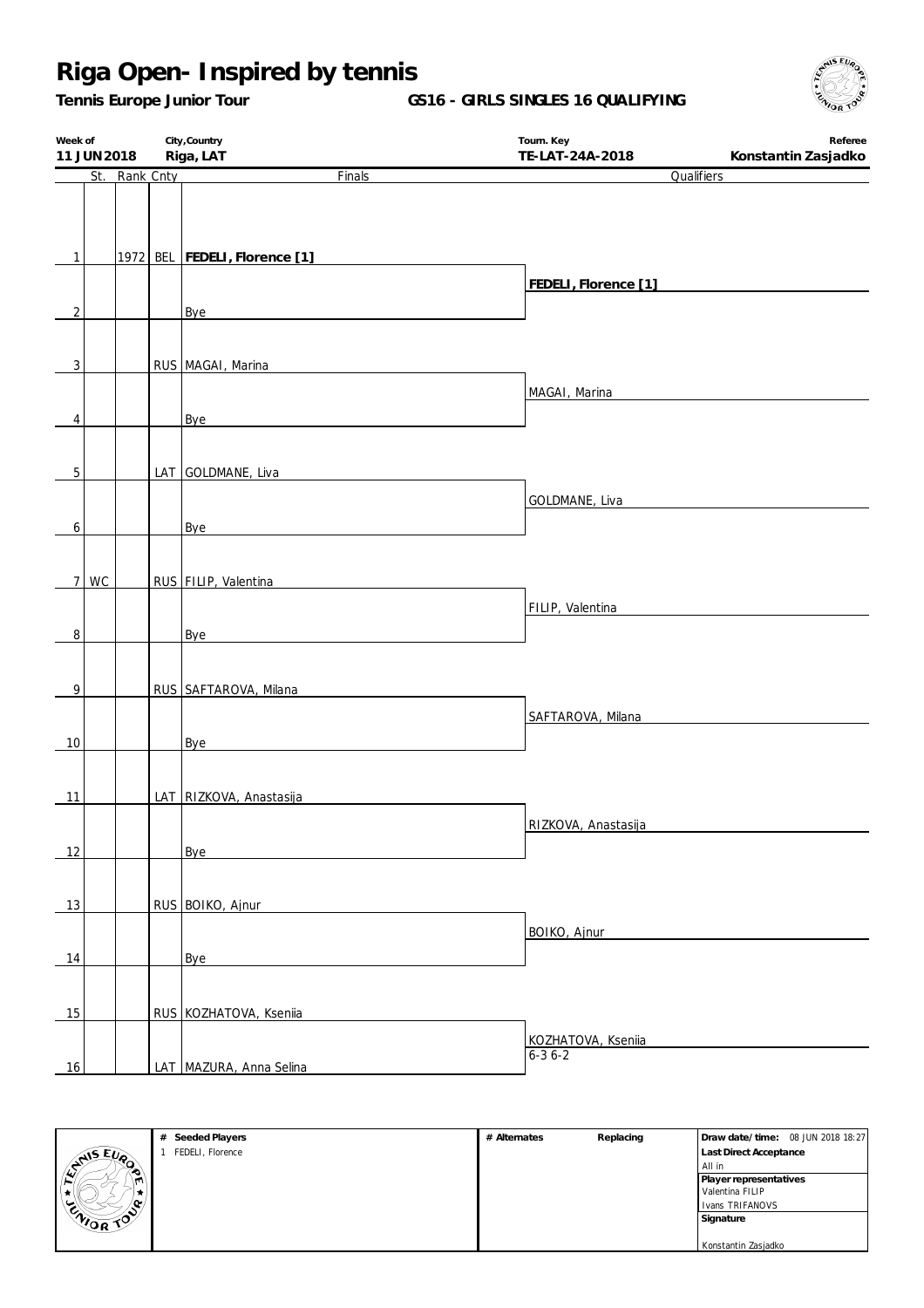*Tennis Europe Junior Tour*

**BD16 - BOYS DOUBLES 16 MAINDRAW**



|                | Week of<br>11 JUN 2018 |             |     | City, Country<br>Riga, LAT                                 |                                                     | Tourn. Key<br>TE-LAT-24A-2018                                  | Referee<br>Konstantin Zasjadko                                    |  |
|----------------|------------------------|-------------|-----|------------------------------------------------------------|-----------------------------------------------------|----------------------------------------------------------------|-------------------------------------------------------------------|--|
|                | St.                    | Rank Cnty   |     | Round 1                                                    | Quarterfinals                                       | Semifinals                                                     | Final                                                             |  |
| $\mathbf{1}$   |                        | 278<br>83   |     | EST JAKOBI, Andre-Remi [1]<br>LAT LIEPINS, Edvards Teodors | JAKOBI, Andre-Remi [1]<br>LIEPINS, Edvards Teodors  |                                                                |                                                                   |  |
| $\overline{2}$ |                        |             |     | Bye                                                        |                                                     | JAKOBI, Andre-Remi [1]                                         |                                                                   |  |
| 3              |                        | 847         |     | LTU   PETRUSENKO, Nikita<br>1000 LTU SAUCIUNAS, Vilius     | PETRUSENKO, Nikita                                  | LIEPINS, Edvards Teodors<br>$6 - 27 - 5$                       |                                                                   |  |
| 4              |                        | 368         |     | 2337 NOR OSHNAVIE, Elyad<br>LTU URBANAVICIUS, Aleksandras  | SAUCIUNAS, Vilius<br>W.O.                           |                                                                | JAKOBI, Andre-Remi [1]                                            |  |
| 5              |                        | 670<br>182  |     | LAT GALKINS, Nikolajs [3]<br>LAT VOROBJOVS, Valerijs       |                                                     |                                                                | LIEPINS, Edvards Teodors<br>$7-6(5) 6-0$                          |  |
|                |                        |             |     |                                                            | GALKINS, Nikolajs [3]<br>VOROBJOVS, Valerijs        |                                                                |                                                                   |  |
| 6              | <b>WC</b>              |             |     | Bye<br>RUS ANUFRIEV, Nikita                                |                                                     | GALKINS, Nikolajs [3]<br>VOROBJOVS, Valerijs<br>W.O.           |                                                                   |  |
| 7              |                        |             |     | USA DEEV, Nikita                                           | ANUFRIEV, Nikita<br>DEEV, Nikita                    |                                                                |                                                                   |  |
| 8              |                        |             |     | Bye                                                        |                                                     |                                                                | SABALIAUSKAS, Ainius [2]<br>VAITIEKUNAS, Pijus<br>$3-66-2$ [10-3] |  |
| 9              |                        |             |     | Bye<br>NED DE RUITER, Cas                                  | DE RUITER, Cas<br>LEVITSKY, Ivan                    |                                                                |                                                                   |  |
| 10             |                        |             |     | BLR LEVITSKY, Ivan                                         |                                                     | GORBATENKO, V [4]<br>LUKJANSKIJ, Valentin<br>W.O.              |                                                                   |  |
| 11             |                        |             |     | <b>Bye</b>                                                 | GORBATENKO, V [4]<br>LUKJANSKIJ, Valentin           |                                                                |                                                                   |  |
| 12             |                        | 1107        |     | 112   RUS GORBATENKO, V [4]<br>LAT LUKJANSKIJ, Valentin    |                                                     |                                                                |                                                                   |  |
| 13             |                        | 425<br>1107 | LAT | LAT SNAIDERS, Daniils<br>TIONS, Markuss                    |                                                     |                                                                | SABALIAUSKAS, Ainius [2]<br>VAITIEKUNAS, Pijus<br>$6 - 46 - 1$    |  |
| 14             |                        | 417<br>2123 |     | GBR COCHLIN, Hugo<br>BLR   RABTSEVICH, Ian                 | SNAIDERS, Daniils<br>TIONS, Markuss<br>$6 - 26 - 1$ |                                                                |                                                                   |  |
| 15             |                        |             |     | Bye                                                        |                                                     | SABALIAUSKAS, Ainius [2]<br>VAITIEKUNAS, Pijus<br>$6 - 36 - 4$ |                                                                   |  |
| 16             |                        | 141<br>221  |     | LTU SABALIAUSKAS, Ainius [2]<br>LTU VAITIEKUNAS, Pijus     | SABALIAUSKAS, Ainius [2]<br>VAITIEKUNAS, Pijus      |                                                                |                                                                   |  |